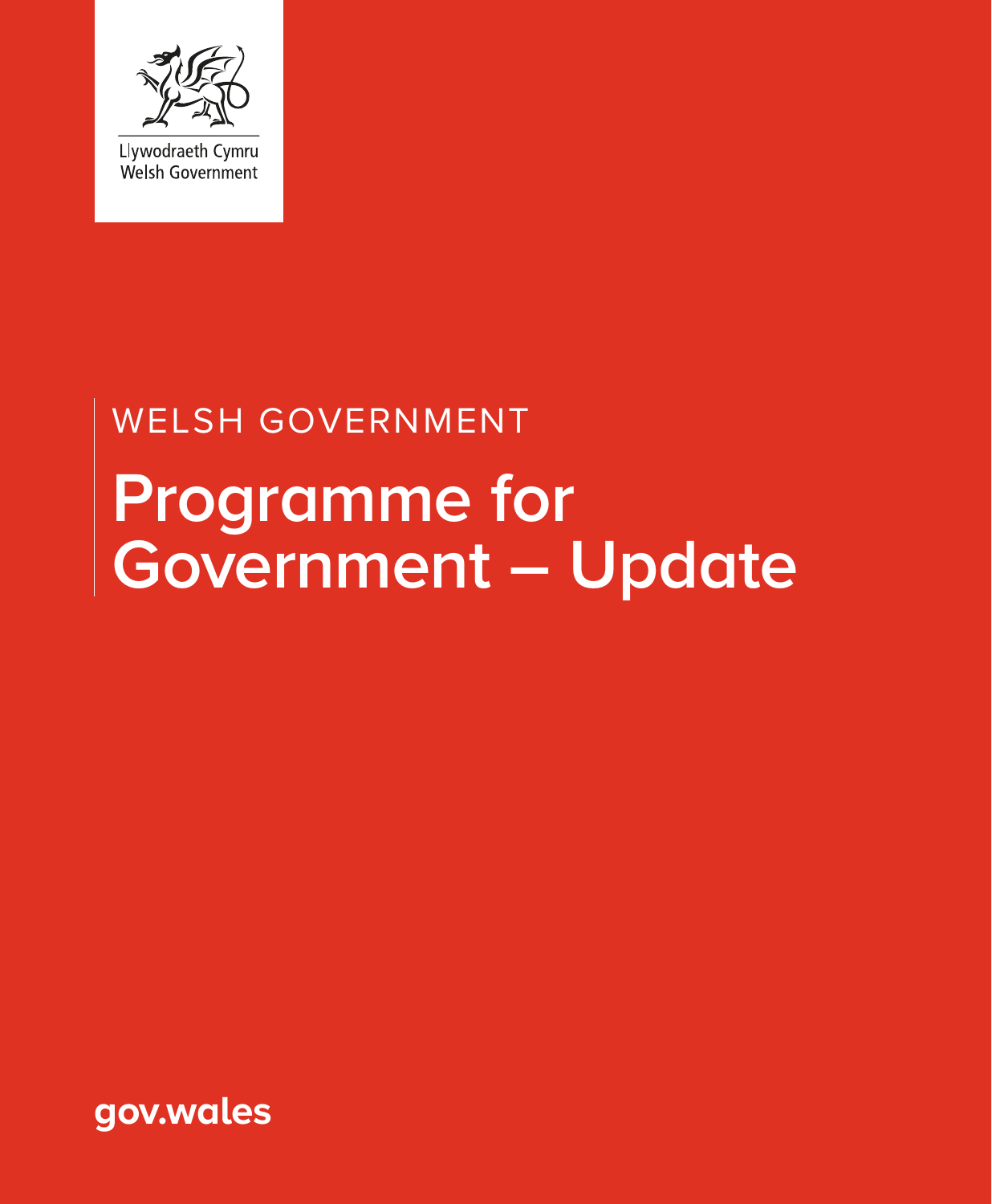This refreshed version of the Programme for Government incorporates the Co-operation Agreement. Responsibility for the commitments that directly contribute to our well-being objectives will rest with the First Minister and the full Cabinet as these will require the highest level of co-ordination and integration across the whole of government.

Ministers will take direct responsibility for the remaining commitments. Both sets of commitments will be treated with equal weight – the distinction between the two reflects the allocation of responsibilities and not their relative importance or priority.

In those areas covered by the Co-operation Agreement Ministers will work with Plaid Cymru under the terms of the Agreement.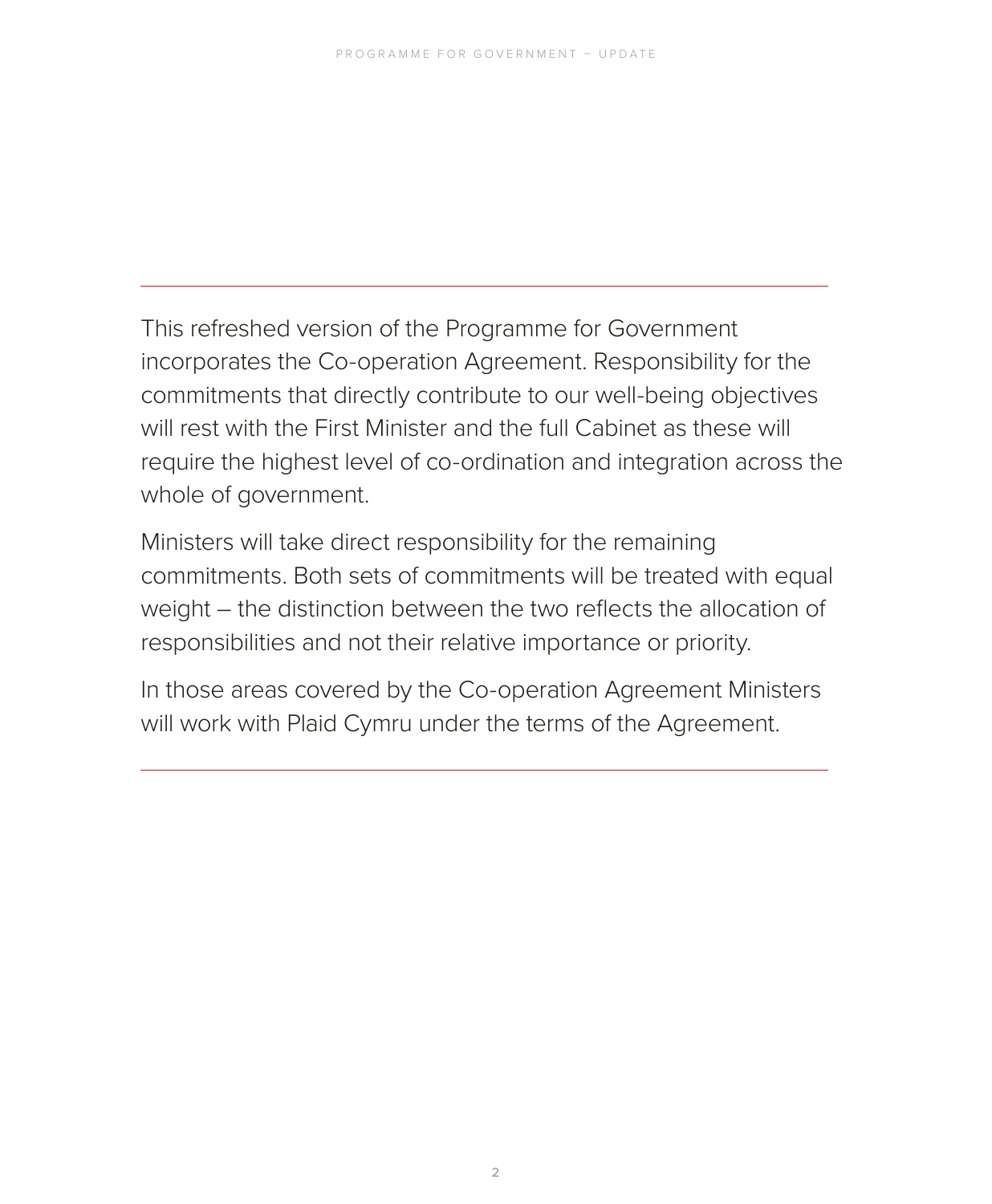## **Provide effective, high quality and sustainable healthcare**

#### **We will:**

- $\bullet$  Establish a new medical school in North Wales.
- Provide treatments which have been delayed by the pandemic.
- Deliver better access to doctors, nurses, dentists and other health professionals.
- Reform primary care, bringing together GP services with pharmacy, therapy, housing, social care, mental health, community and third sector.
- **•** Prioritise investment in mental health.
- Prioritise service redesign to improve prevention, tackle stigma and promote a nowrong door approach to mental health support.
- Roll out child and adolescent mental health services 'inreach' in schools across Wales.
- **•** Introduce an all-Wales framework to roll out social prescribing to tackle isolation.
- Review patient pathway planning and hospice funding.
- Develop an HIV action plan for Wales.
- **•** Introduce an autism statutory code of practice on the delivery of autism services.

#### **Protect, re-build and develop our services for vulnerable people**

- Pay care workers the real living wage and working with social partners through the Fair Work Forum consider further steps towards parity of recognition and reward for care workers.
- **•** Increase apprenticeships in care and recruit more Welsh speakers.
- **•** Establish an expert group to advise by April 2022 on the practical steps towards delivering a national care service that is free at the point of need.
- Legislate to further integrate health and social care services.
- Support innovative housing development to meet care needs.
- Fund childcare for more families where parents are in education and training or on the edge of work.
- Deliver a phased expansion of early years provision to include all two year olds, with a particular emphasis on strengthening Welsh medium provision.
- Continue to support our flagship Flying Start programmes.
- Prevent families breaking up by funding advocacy services for parents whose children are at risk of coming into care.
- Provide additional specialist support for children with complex needs who may be on the edge of care.
- **•** Explore radical reform of current services for children looked after and care leavers.
- $\bullet$  Eliminate private profit from the care of children looked after.
- $\bullet$  Fund regional residential services for children with complex needs ensuring their needs are met as close to home as possible and in Wales wherever practicable.
- Strengthen public bodies in their role as 'corporate parent'.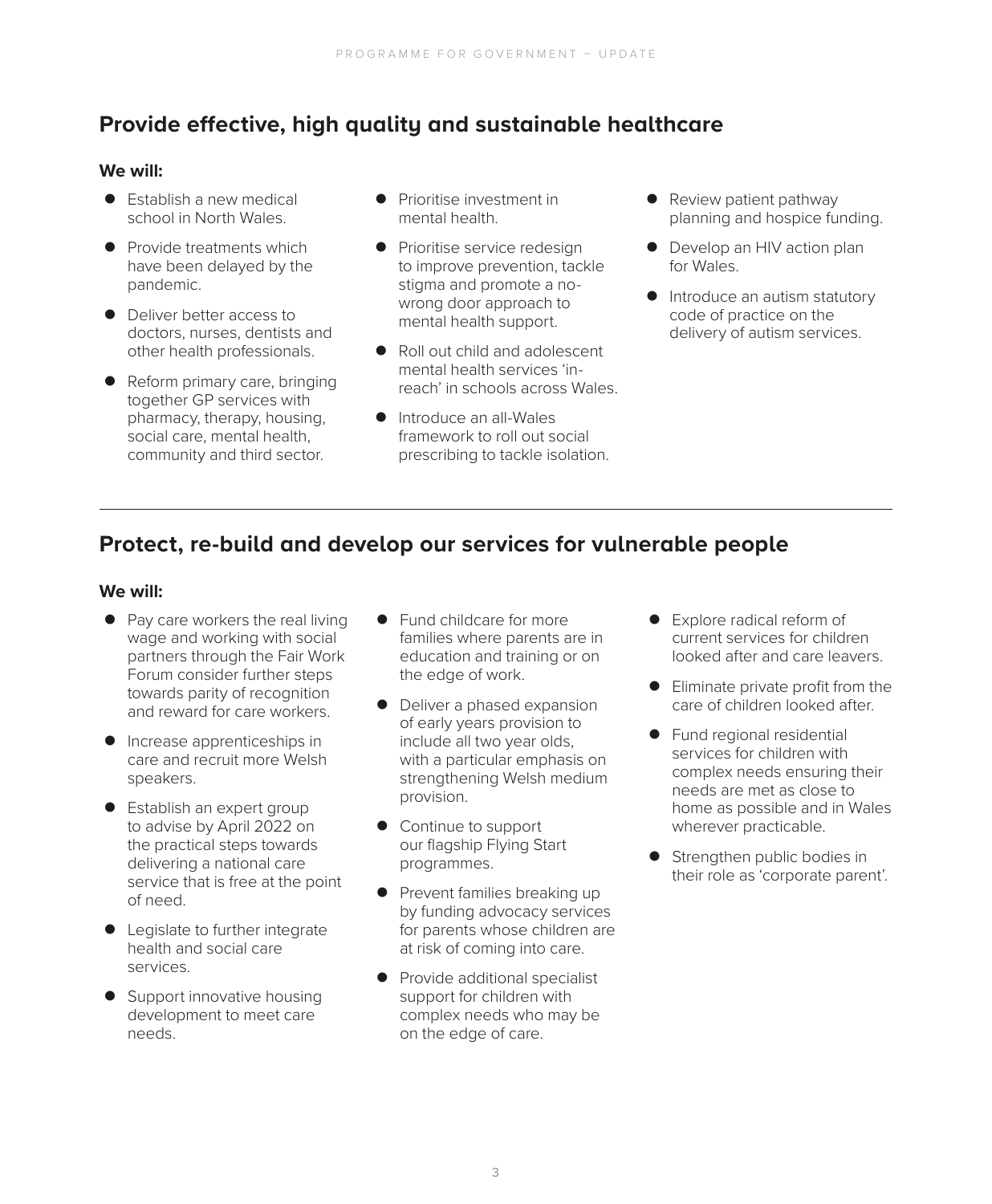#### **Build an economy based on the principles of fair work, sustainability and the industries and services of the future**

#### **We will:**

- Deliver the Young Persons Guarantee, giving everyone under 25 the offer of work, education, training, or selfemployment.
- $\bullet$  Create 125,000 all-age apprenticeships.
- Put social partnership on a statutory footing through the Social Partnership and Public Procurement (Wales) Bill.
- Use the new network of Disabled People's Employment Champions to help close the gap between disabled people and the rest of the working population.
- Strengthen our Economic Contract.
- Support the Wales TUC proposals for union members to become Green Representatives in the workplace.
- $\bullet$  Support the creation of a Community Bank for Wales.
- **•** Develop a Tidal Lagoon Challenge and support ideas that can make Wales a world centre of emerging tidal technologies.
- **•** Enable our town centres to become more agile economically by helping businesses to work cooperatively, increase their digital offer and support local supply chains, including local delivery services.
- Seek a 30% target for working remotely.

## **Build a stronger, greener economy as we make maximum progress towards decarbonisation**

- Launch a new 10-year Wales Infrastructure Investment Plan for zero-carbon economy.
- Deliver the Digital Strategy for Wales and upgrade our digital and communications infrastructure.
- Create a modern legislative basis for transport in Wales.
- Lift the ban on local authorities setting up new municipal bus companies.
- Legislate to modernise the taxi and private vehicle sector and address the problems of crossbordering.
- **•** Implement our new Wales Transport Strategy.
- Build on the success of our concessionary travel scheme for older people and look at how fair fares can encourage integrated travel.
- Work towards our new target of 45% of journeys by sustainable modes by 2040, setting more stretching goals where possible.
- Take forward the Burns Commission report for Newport.
- Develop a new major routes fund to improve the attractiveness and biodiversity of areas alongside major transport routes in Wales.
- $\bullet$  Create a new system of farm support that will maximise the protective power of nature through farming, recognising the particular needs of family farms in Wales and acknowledging ecologically sustainable local food production.
- **•** Introduce a transition period to the new farm support scheme, including continuing stability payments, beyond the current Senedd term.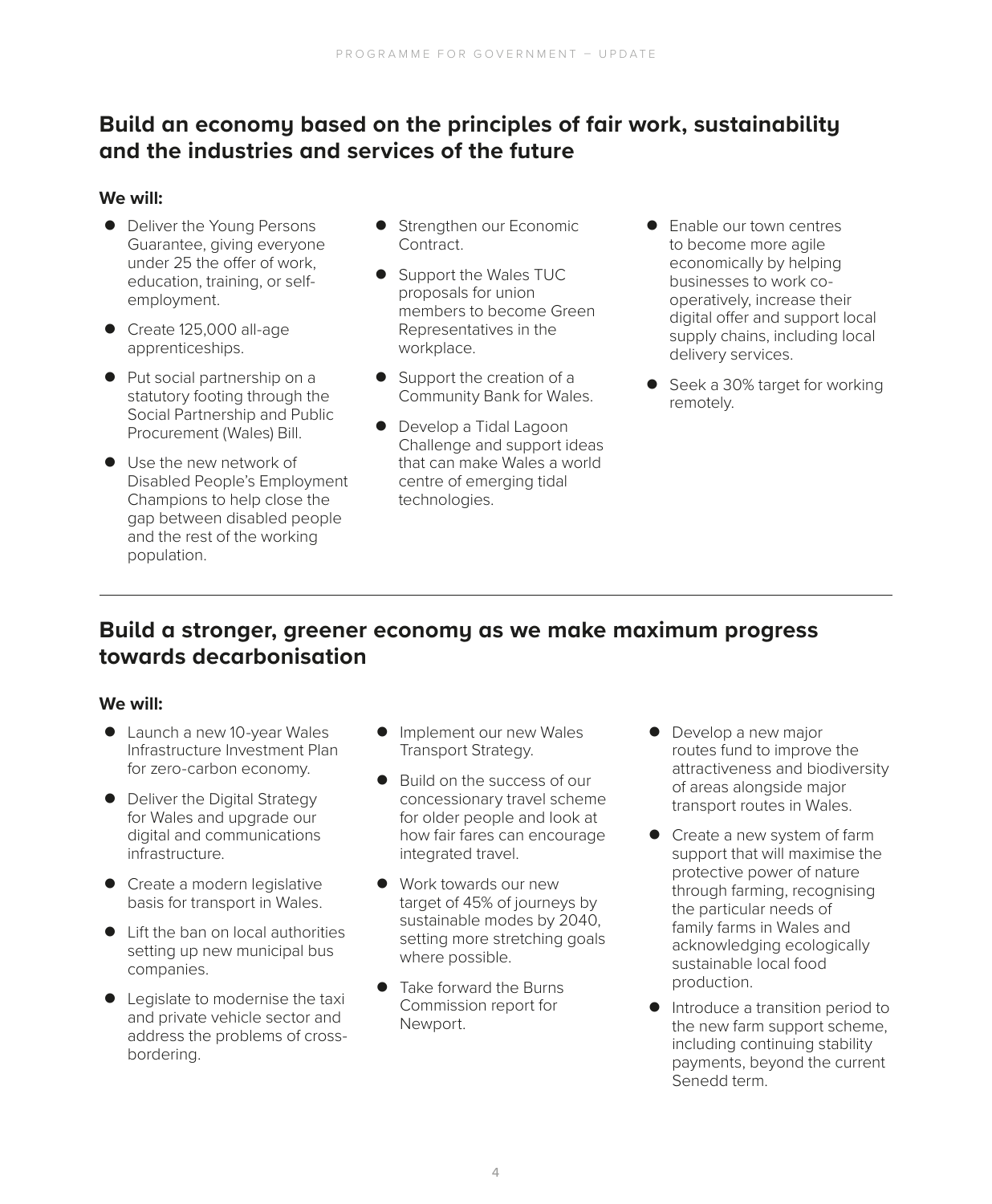#### **Embed our response to the climate and nature emergency in everything we do**

#### **We will:**

- Commission independent advice that will examine potential pathways to net zero by 2035.
- Pursue devolution of powers needed to help reach net zero, including management of the Crown Estate in Wales.
- Work towards the establishment of an Environmental Governance Body, a statutory duty and targets to protect and restore biodiversity.
- $\bullet$  Legislate to abolish the use of more commonly littered, single use plastics.
- **•** Introduce an extended producer responsibility scheme to incentivise waste reduction by businesses.
- **•** Create a National Forest to extend from the North of Wales to the South.
- Harness the economic, cultural, and recreational potential of the National Forest as part of progress towards a sustainable timber industry.
- **•** Develop a Wales Community Food Strategy to encourage the production and supply of locally-sourced food in Wales.
- **•** Introduce legislation to deal with the legacy of centuries of mining and ensure coal tip safety; strengthening local authority powers to protect the public and the environment.
- Introduce a Clean Air Act for Wales, consistent with World Health Organisation guidance and extend the provision of air quality monitoring.
- **•** Designate a new National Park to cover the Clwydian Range and Dee Valley.
- Support 80 re-use and repair hubs in town centres.
- $\bullet$  Uphold our policy of opposing the extraction of fossil fuels in Wales, both on land and in Welsh waters, using the powers available to us.
- Expand arrangements to create or significantly enhance green spaces.

#### **Continue our long-term programme of education reform, and ensure educational inequalities narrow and standards rise**

- Fund up to 1800 additional tutoring staff in our schools.
- **•** Build on our School Holiday Enrichment Programme.
- Continue to meet the rise in demand for Free School Meals resulting from the pandemic and review the eligibility criteria, extending entitlement as far as resources allow and at least to all primary school children.
- $\bullet$  Invest in the learning environment of community schools, co-locating key services, and securing stronger engagement with parents and carers outside traditional hours.
- Explore reform of the school day and the school year.
- $\bullet$  Develop a sustainable model for supply teaching that has fair work at its heart.
- **•** Improve the teaching of Welsh history in all its diversity and complexity as a mandatory part of the new curriculum.
- **•** Take the Tertiary Education and Research (Wales) Bill through the Senedd.
- $\bullet$  Develop a new missionbased national innovation strategy to be implemented across government and by the Commission for Tertiary Education and Research.
- **•** Increase the opportunities for learners from disadvantaged backgrounds to take part in the Seren Network.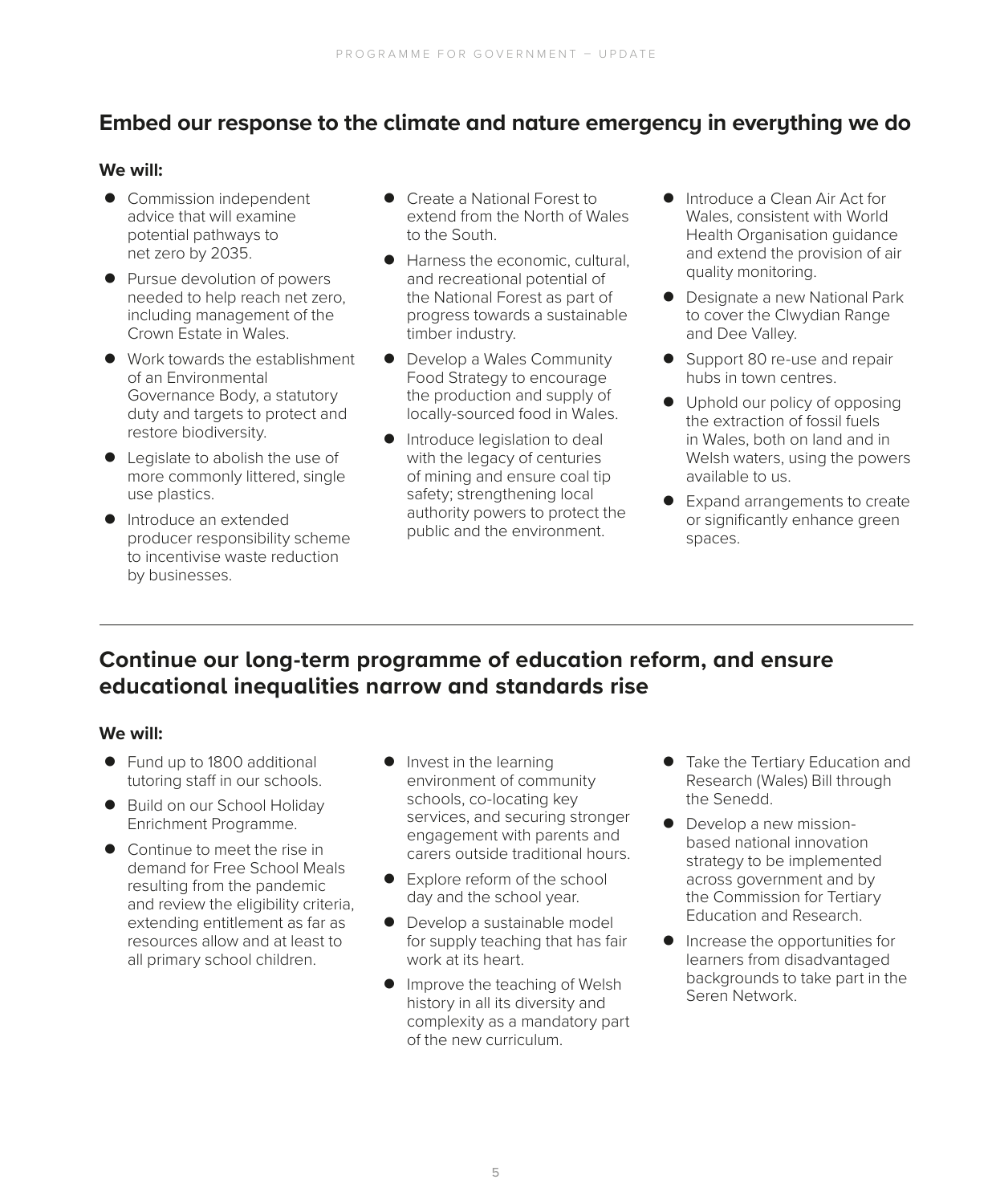## **Celebrate diversity and move to eliminate inequality in all of its forms**

#### **We will:**

- Implement and fund the commitments made in our Race Equality Action Plan.
- Explore legislation to address pay gaps based on gender, sexual orientation, ethnicity, disability, and other forms of discrimination.
- Ensure public bodies and those receiving public funding address pay disparities.
- Pilot an approach to the Basic Income.
- Ensure the history and culture of our Black, Asian, and Minority Ethnic communities are properly represented by investing further in our cultural sector and museum network.
- Make our Welsh public transport system more accessible to disabled people.
- Continue our strong partnership with voluntary organisations across the range of our responsibilities.
- **•** Implement targets around Gender Budgeting.
- $\bullet$  Strengthen the Violence against Women, Domestic Abuse and Sexual Violence Strategy to include a focus on violence against women in the street and workplace as well as the home.

## **Push forward towards a million Welsh speakers, and enable our tourism, sports and arts industries to thrive**

- $\bullet$  Establish a National Music Service.
- $\bullet$  Introduce legislation permitting local authorities to raise a tourism levy.
- Legislate to strengthen and increase our Welsh language education provision.
- Streamline the process for implementing Welsh Language standards.
- **•** Implement Welsh Language standards on public transport; regulators in the health sector; newly established public bodies and water companies; and begin work on implementing standards on housing associations.
- Support an increase in Welshspeaking spaces, including workplaces.
- Create a Welsh Language Communities Housing Plan.
- $\bullet$  Explore the creation of a shadow Broadcasting and Communications Authority for Wales and provide additional investment to develop enterprises to improve Welsh-based media and journalism.
- Pursue the case for devolution of broadcasting and communication powers.
- Engage with the arts, culture and heritage sectors to develop a new culture strategy.
- **•** Invest in our theatres and museums, including committing to Theatr Clwyd, establishing the Football Museum and the National Contemporary Art Gallery.
- $\bullet$  Support the application to identify the slate landscape of North West Wales as a World Heritage Site.
- **•** Develop plans for a Museum of North Wales.
- $\bullet$  Promote equal access to sports and support young and talented athletes and grassroots clubs.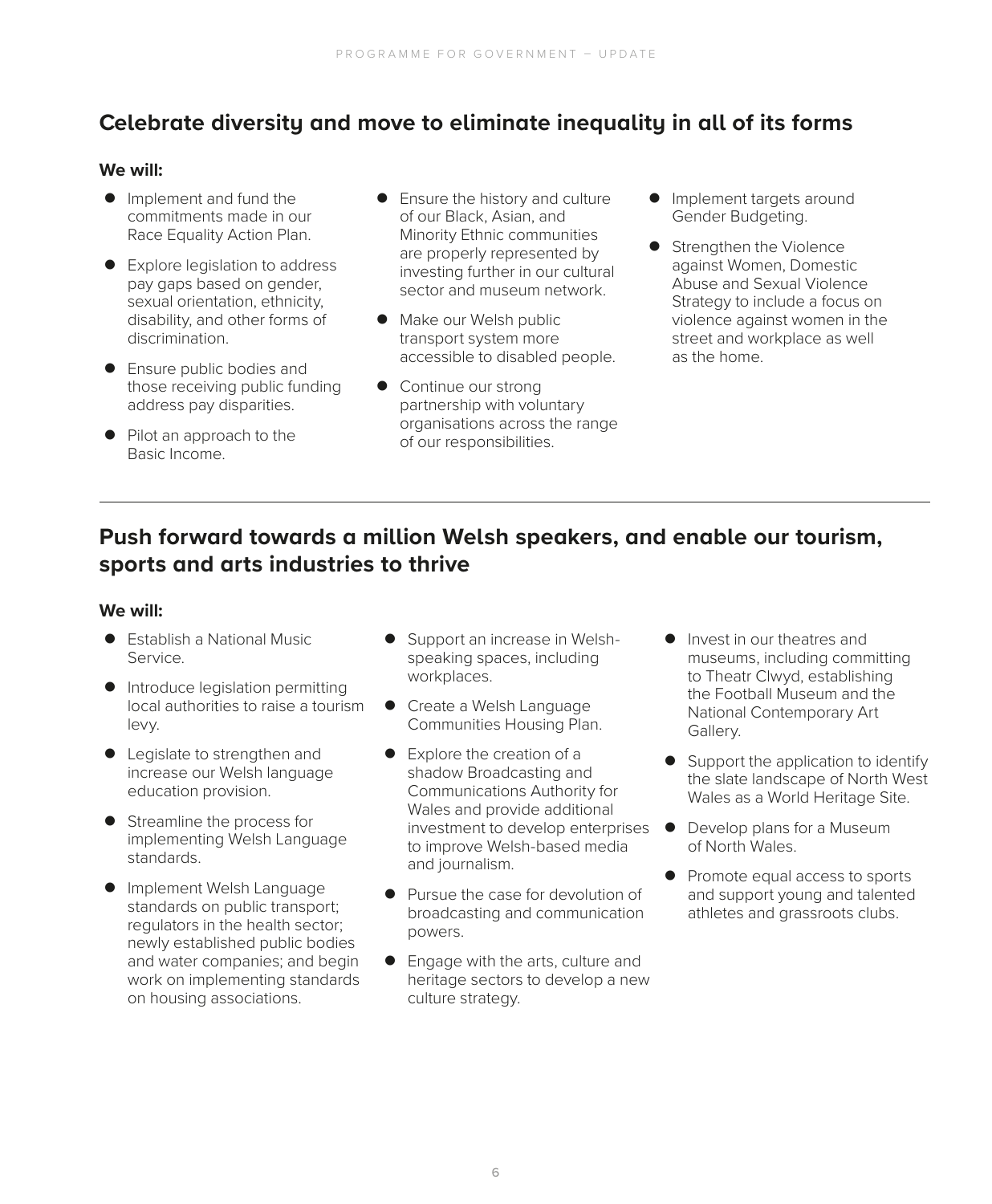## **Make our cities, towns and villages even better places in which to live and work**

#### **We will:**

- $\bullet$  Build 20,000 new low carbon social homes for rent.
- **•** Establish Unnos, a national construction company, to support councils and social landlords to improve the supply of social and affordable housing.
- Reform housing law and implement the Homelessness Action Group's recommendation to fundamentally reform homelessness services to focus on prevention and rapid rehousing.
- Publish a White Paper to include proposals for a right to adequate housing including fair rents and new approaches to making homes affordable for those on local incomes.
- Take forward actions to cap the number of second homes, bring more homes into common ownership and licence holiday lets.
- Support cooperative housing, community-led initiatives, and community land trusts.
- Create a timber based industrial strategy that can develop and sustain the high value production and processing of Welsh wood.
- Decarbonise more homes through retrofit, delivering quality jobs, training and innovation using local supply chains.
- $\bullet$  Explore where services and contracts can sustainably and affordably be brought back into a strengthened public sector.
- **•** Ensure that each region in Wales has effective and democratically accountable means of developing their future economies.
- Keep regional partnership working under review with local partners.
- Make 20mph the default speed limit in residential areas.
- Ban pavement parking wherever possible.

## **Lead Wales in a national civic conversation about our constitutional future, and give our country the strongest possible presence on the world stage**

- **•** Establish an independent, standing commission to consider the constitutional future of Wales.
- **•** Introduce legislation to reform the Senedd, based on 80 to 100 Members; a voting system, which is as proportional – or more – than the current one and introduce gender quotas in law.
- $\bullet$  Promote and support the work of the UK-wide Constitutional Commission being established by the UK Labour Party.
- Establish a Peace Academy Academi Heddwch – in Wales.
- Seek to reform council tax to ensure a fairer and more progressive system.
- Reform local government elections to reduce the democratic deficit.
- Put in place a £65 million international learning exchange programme.
- $\bullet$  Reinvigorate our twinning relationships across the EU through a Young People's Twinning Fund.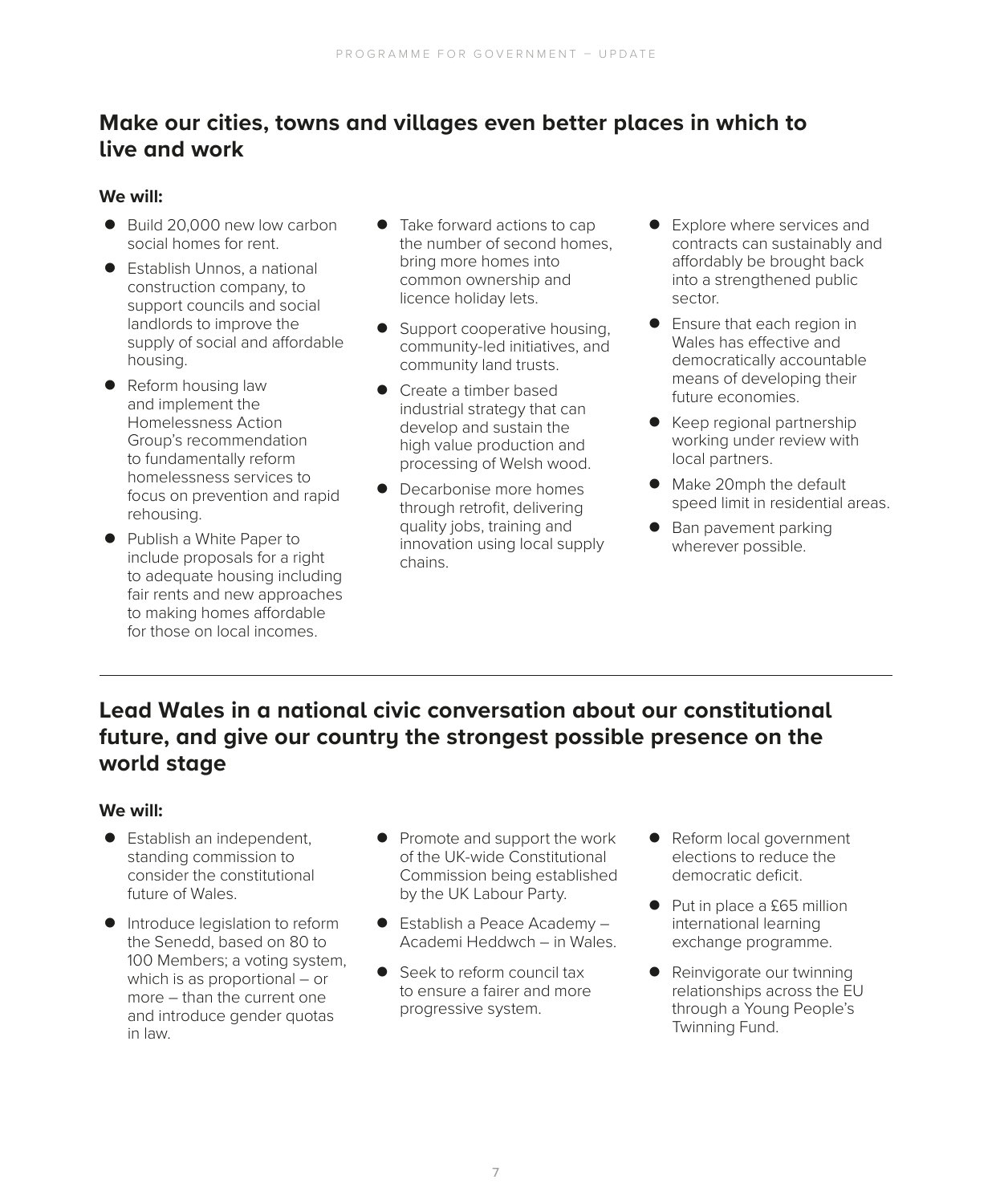## **Well-being objectives**

Wales is unique in having made a promise that we will protect the interests of future generations as well as meeting the challenges of the present day.

The initial Programme for Government published in June 2021 set out the 10 well-being objectives we are working towards this term, as well as outlining the steps we are taking to deliver these goals. Delivering these objectives will maximise our contribution to the well-being goals.

This revised and extended Programme for Government maintains our commitment to these 10 well-being objectives.

These objectives will allow us to deliver a more prosperous, more equal and greener Wales in line with the sustainable development principle, addressing the extraordinary challenges Wales faces and creating a sustainable foundation for future generations to build on. Our commitment to these objectives is unchanged.

What has changed in this revised Programme for Government is that we have expanded and in some cases refined the steps we are taking to deliver the objectives in practice. The revised steps, as set out in this document, will allow us to drive further progress against the objectives and create better outcomes for people in Wales now and in the future. They take a radical and progressive approach to the pressing challenges ahead of us, ensuring we will make a real difference for people across Wales.

## The ten well-being objectives are:

| Provide effective, high quality and<br>sustainable healthcare.                                                             | Continue our long-term programme of<br>education reform, and ensure educational<br>inequalities narrow and standards rise.                                     |
|----------------------------------------------------------------------------------------------------------------------------|----------------------------------------------------------------------------------------------------------------------------------------------------------------|
| Protect, re-build and develop our<br>services for vulnerable people.                                                       | Celebrate diversity and move to eliminate<br>inequality in all of its forms.                                                                                   |
| Build an economy based on the principles<br>of fair work, sustainability and the industries<br>and services of the future. | Push towards a million Welsh speakers,<br>and enable our tourism, sports and arts<br>industries to thrive.                                                     |
| Build a stronger, greener economy as<br>we make maximum progress towards<br>decarbonisation.                               | Make our cities, towns and villages even<br>better places in which to live and work.                                                                           |
| Embed our response to the<br>climate and nature emergency in<br>everything we do.                                          | Lead Wales in a national civic conversation<br>about our constitutional future,<br>and give our country the strongest<br>possible presence on the world stage. |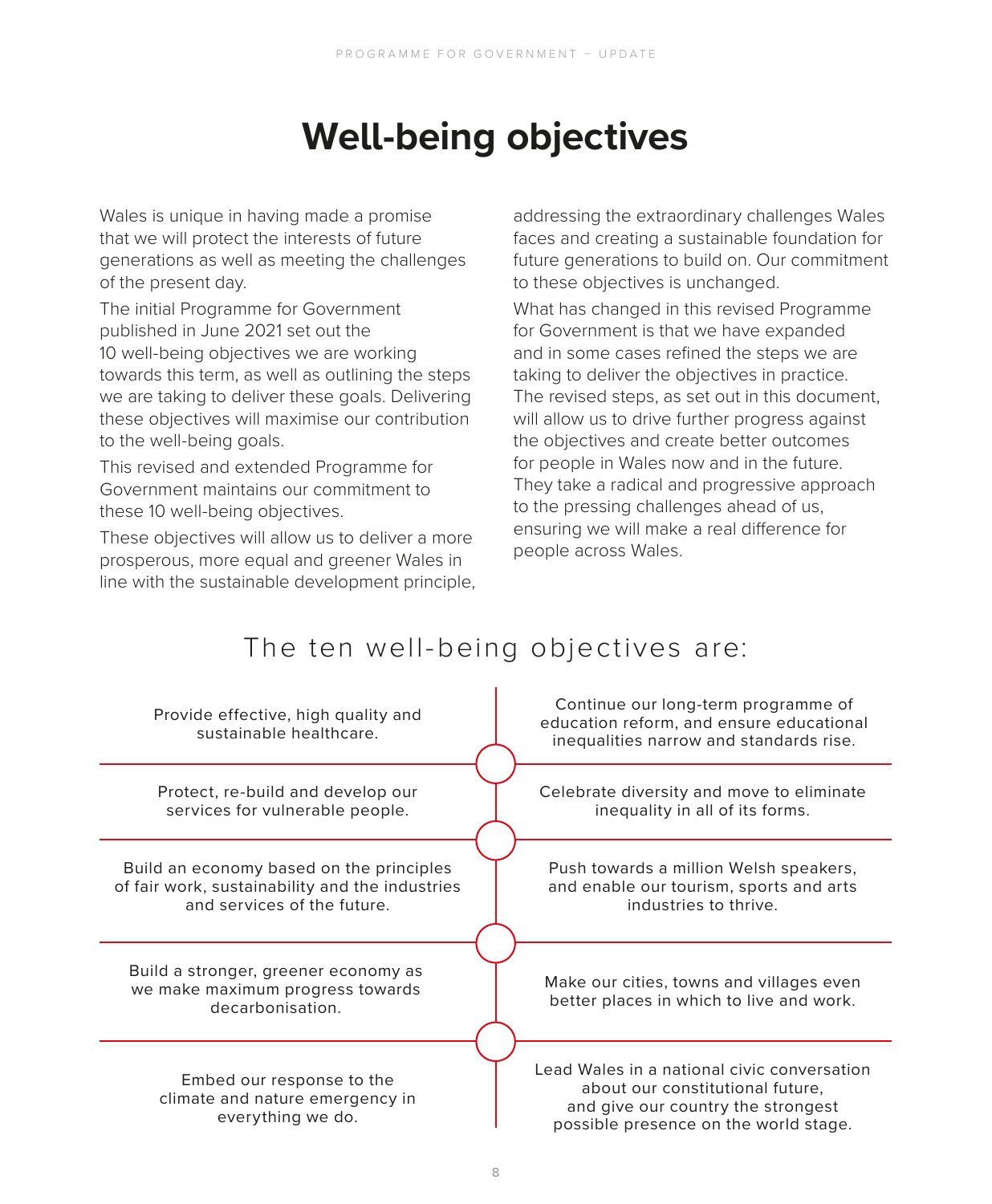This government is also committed to delivering on a range of activity that sits in individual portfolios. Portfolio Ministers will lead on these commitments and work with Plaid Cymru where these areas form part of the Co-operation Agreement.

#### Health and Social Services Continue to fund the NHS bursary. Keep prescriptions free in Wales. Continue to provide free PPE for health and care staff. Fund NHS Wales Test Trace Protect service. Establish a NHS National Executive. Focus on end of life care. Invest in and roll-out new technology that supports fast and effective advice and treatments. Explore how the sanctuary model can be expanded, including through piloting specific community based facilities, to help support young people in crisis including in the evenings or at weekends. Introduce e-prescribing and support developments that enable accurate detection of disease through artificial intelligence. Invest in a new generation of integrated health and social care centres across Wales. Establish three new Intensive Learning Academies to improve patient experiences and outcomes. Tackle the stigma experienced by those Create a Chief Social Care Officer for Wales. Cap the costs of non-residential social care at the current £100 maximum per week. Maintain the capital limit (for care) at £50,000. Launch a National Social Care Framework. Strengthen support for carers through a Covid hardship fund in 2021. Fund a short-break respite scheme to help carers. Develop more than 50 local community hubs to co-locate front-line health and social care and other services. Fund a dedicated post in every local authority to champion work to make Wales an age friendly nation. Improve the interface between continuing health care and Direct Payments. Roll out baby bundles to more families. Continue to support and uphold the rights of unaccompanied asylum-seeking children and young people. Support our national Fostering Wales scheme.

living with HIV.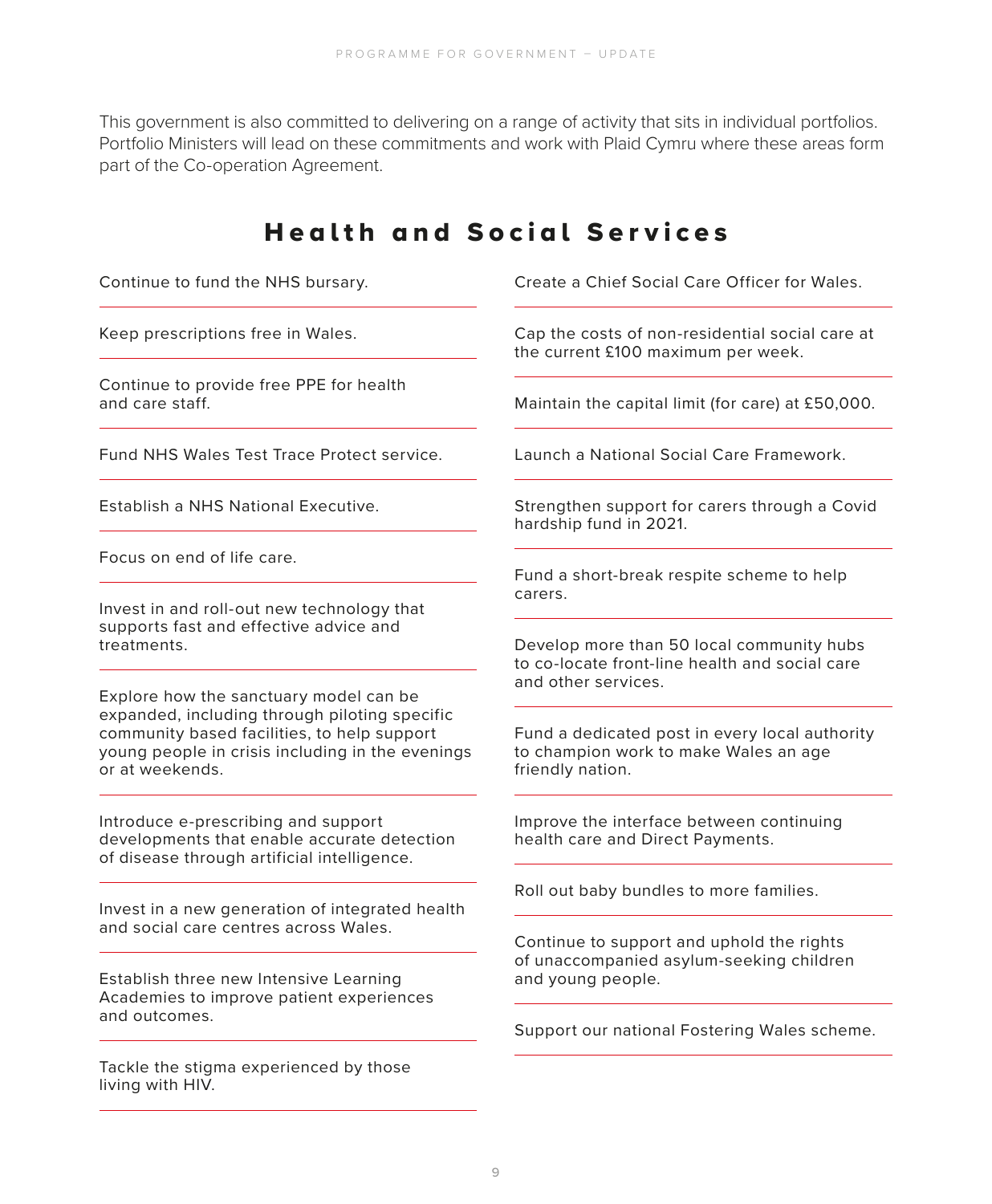## E c o n o m y

Expand the use of shared and degree apprenticeships.

Progress our Economic Resilience and Reconstruction Mission for Wales.

Strengthen Regional Skills Partnerships.

Expand Personal Learning Accounts.

Build on the success of the Wales Union Learning Fund.

Campaign for the under-funded Health and Safety Executive to be devolved to Wales.

Expand the Development Bank of Wales' patient capital funds.

Increase the use of equity stakes in business support.

Build on our approach to the Foundational Economy and develop a Backing Local Firms Fund to support local businesses.

Provide greater support for worker buyouts and seek to double the number of employee-owned businesses.

Deliver on our 10-year £100m Tech-Valleys programme.

Work with the OECD and local government on possible longer term institutional structures for Arfor and the Valleys and fund phase two of the Arfor programme.

Help key areas of our economy, such as aerospace and steel, to innovate, grow and reduce their carbon footprint.

Act to protect Welsh language place names.

Provide free access to the Urdd Eisteddfod in 2022.

Ensure that Black, Asian, and Minority Ethnic histories are properly reflected throughout our cultural and heritage sectors including in our National Museums.

Invest in our world-class sports facilities.

Invest in new facilities such as 4G pitches.

Establish a Creative Skills Body.

Consider establishing a Creative Industry Research and Development Fund.

Help businesses to work co-operatively to support local supply chains, including local delivery and logistics services.

Insist that Wales gets its fair share of the Shared Prosperity Fund and the so-called Levelling Up Fund from Whitehall.

Argue for closer economic and research ties with the EU.

Retain the Welsh Government's Office in Brussels.

Implement our new Export Plan.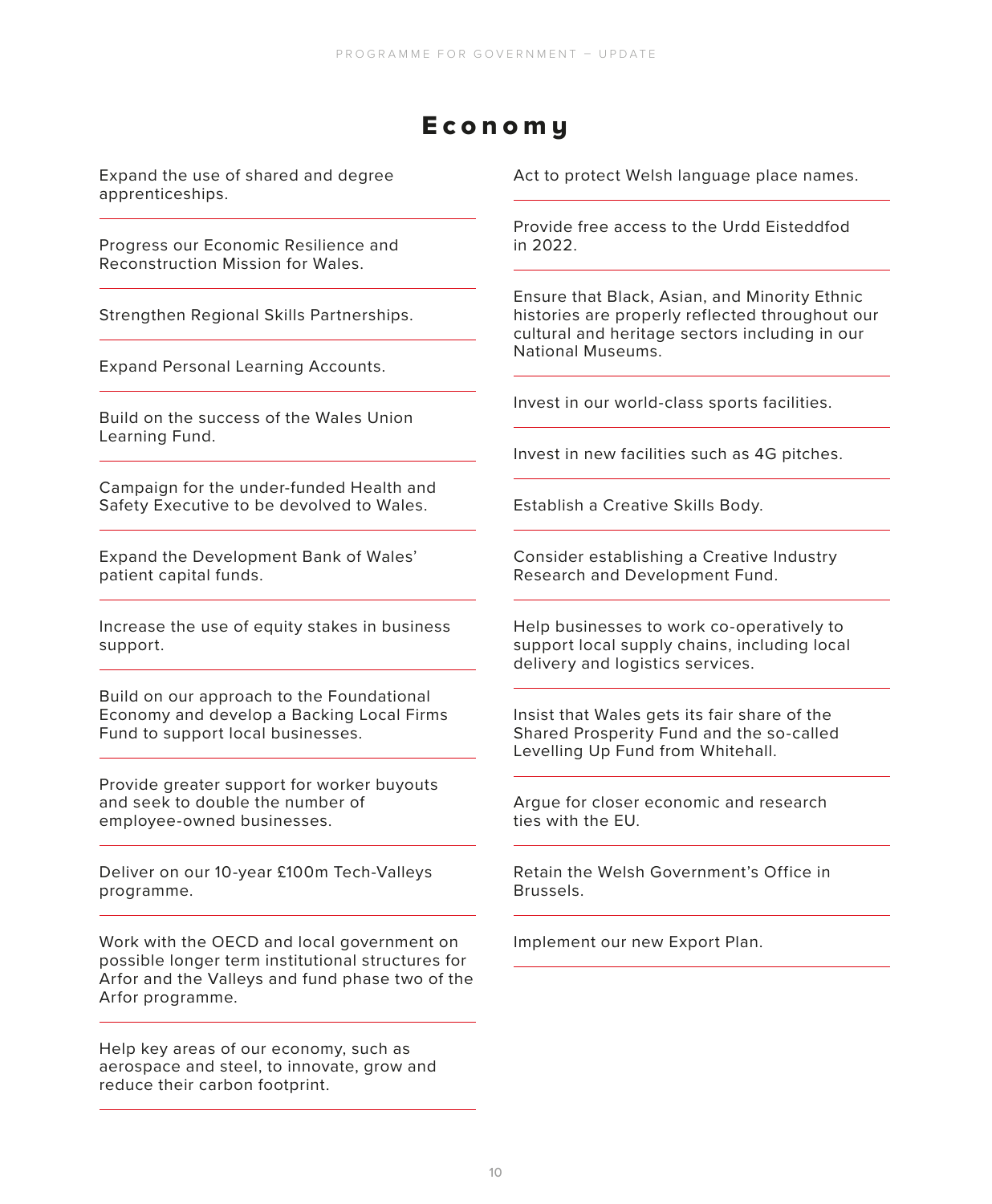## Climate Change

Support the development of a register of empty buildings and help small businesses move into vacant shops.

Develop new remote working hubs in communities.

Press the UK Government for a fair share of vital rail infrastructure and R&D investment for Wales.

Give Transport for Wales new powers to better integrate rail, bus and active travel.

Develop new Regional Transport Plans.

Deliver £800m of new rolling stock for our railways and ensure that 95% of train journeys are on new trains by 2024.

Progress plans for a metro in North Wales and Swansea Bay.

Explore opportunities for multi-modal extensions to our Metro networks, such as an integrated transport system for the North West Corridor and across the South Wales valleys.

With Transport for Wales (TfW) explore the development of transport links between the north and south of Wales, including how to protect potential travel corridors on the western coast of Wales.

Press the UK Government to electrify the North Wales mainline.

Develop the Global Centre of Rail Excellence in the Dulais Valley.

Explore options for workers to take an ownership stake in our national transport assets.

Invest in bus services and complete major new bus infrastructure projects.

Expand flexible demand-responsive travel across Wales.

Explore extensions of the MyTravelPass for reduced-cost travel for young people.

Work to make the bus and taxi vehicle fleet zero-emission by 2028.

Work with Transport for Wales and local authorities to strengthen the promotion of walking and cycling.

Support innovative new social enterprise schemes such as bike maintenance repair cafes and bike recycling schemes.

Develop new Active Travel Integrated Network Maps.

Work with schools to promote Active Travel and Road Safety.

Build a sustainable future for our key air and sea ports.

Establish a new transport performance board.

Modernise transport grants.

Invest in travel options that encourage public transport and support walking and cycling.

Support innovation in new renewable energy technology.

Support communities to create 30 new woodlands and connect habitat areas.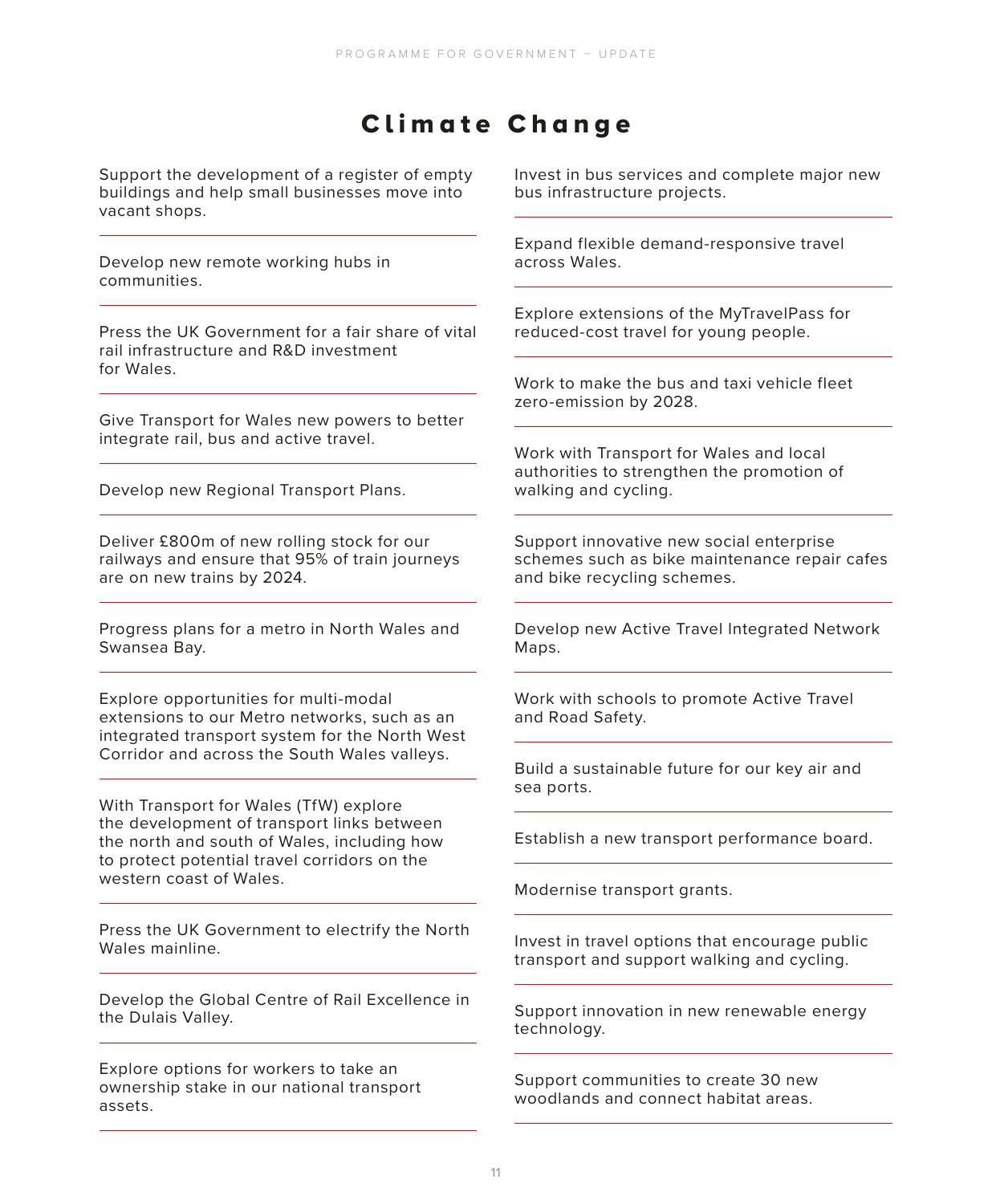Strengthen the protections for ancient woodlands.

Fund additional flood protection for at least 45,000 homes.

Deliver nature-based flood management in all major river catchments to expand wetland and woodland habitats.

Commission an independent review of the local government section 19 and Natural Resources Wales reports into extreme flooding in winter 2020-21.

Ask the National Infrastructure Commission to assess how the nationwide likelihood of flooding of homes, businesses and infrastructure can be minimised by 2050.

Legislate to strengthen the requirements for the use of sustainable drainage systems that provide wildlife habitat.

Begin to designate Wales' inland waters for recreation, strengthening water quality monitoring.

Establish a targeted scheme to support restoration of seagrass and saltmarsh habitats along our coastline.

Bring together a place-based zero waste challenge network of organisations to support cultural change in businesses and communities.

Work towards the creation of Ynni Cymru, a publicly-owned energy company for Wales.

Expand renewable energy generation by public bodies and community groups in Wales by over 100MW by 2026.

Enforce a moratorium on the consenting of all large incineration facilities.

Continue to improve existing homes, helping us tackle fuel poverty, create much needed jobs, training opportunities, and supply chains.

Reform the current system of building safety, including a second phase of the Welsh Building Safety Fund, so that people feel safe and secure in their homes.

Explore the feasibility of introducing local authority mortgages.

Legislate to enact the recommendations of the Law Commission in relation to leasehold reform.

Ensure that estate charges for public open spaces and facilities are paid for in a way that is fair.

Implement the renting homes Act to give renters greater security and develop a national scheme restricting rent to local housing allowance levels for families and young people who are homeless or who are at risk of homelessness.

Ensure Rent Smart Wales landlords respond quickly to complaints of racism and hate crime and offer appropriate support.

Develop masterplans for towns and high streets.

Empower communities to have a greater stake in local regeneration.

Develop community recycling facilities in town centres and promote repair and re-use facilities to encourage zero-waste shopping.

Create more community green space in town centres.

Repurpose public space for outdoor events, markets, street vendors, pop up parks and 'parklets'.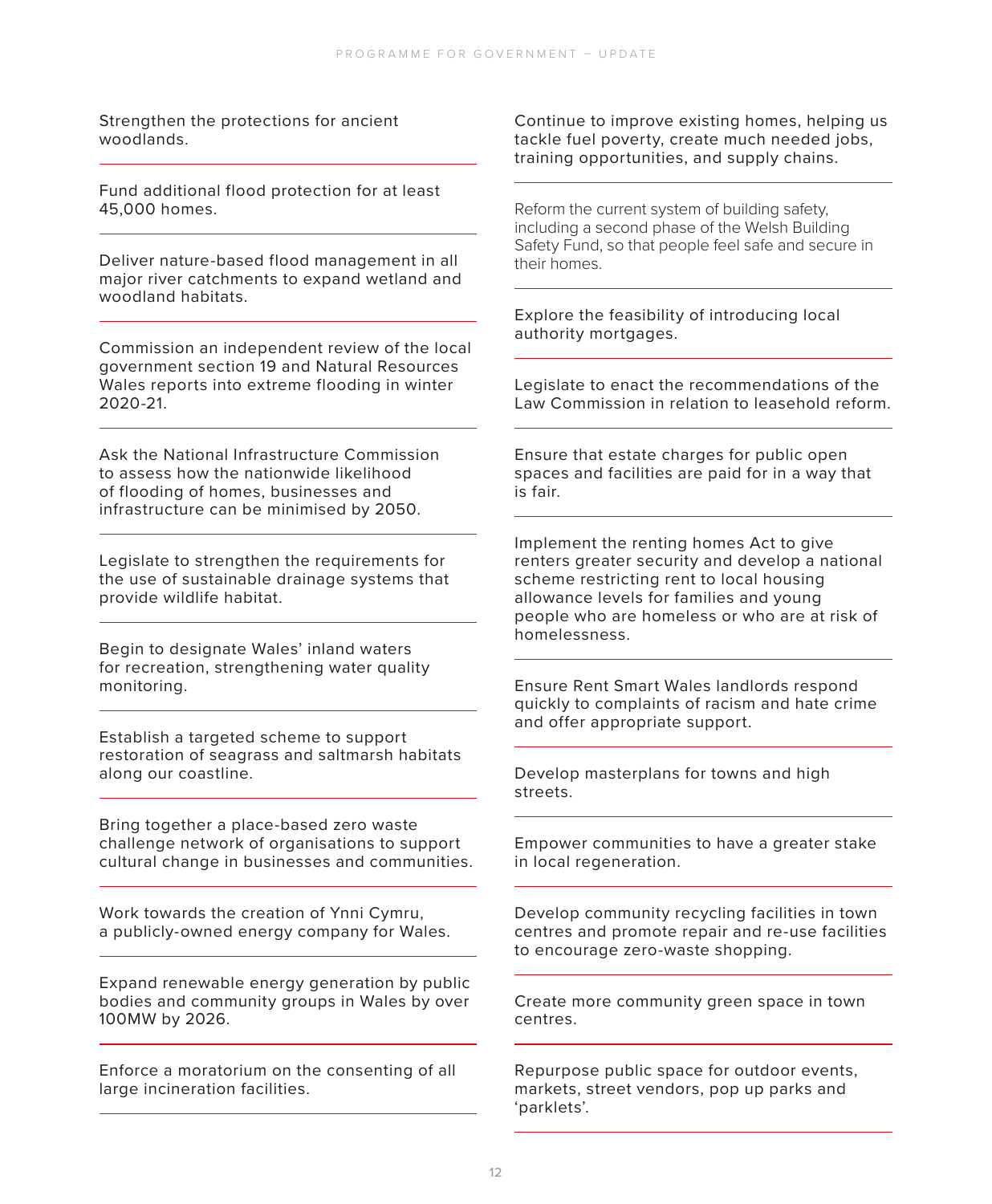## **Education and Welsh Language**

Strengthen the Youth Engagement and Progression Framework.

Invest more than £1.5bn in the next phase of the 21st Century Schools and Colleges Programme.

With local authorities, transform learning environments, develop net-zero carbon schools and open up school facilities for local communities.

Review Adult Education to increase the numbers of adults learning in Wales.

Provide additional counselling provision throughout the next Senedd term.

Support schools and teachers to deliver our world-leading Curriculum for Wales.

Expand the proportion of the education workforce who can teach and work through the Welsh language.

Incentivise the increase of Welsh medium provision in all education settings.

Establish and implement a single continuum of Welsh language learning.

Reduce unnecessary bureaucracy to support school leaders.

Implement the new Additional Learning Needs Act.

Expand the teaching of modern foreign languages in our schools.

Invest in the Pupil Development Grant.

Protect the Educational Maintenance Allowance for young learners.

Maintain our commitment to provide free breakfasts for all primary school pupils.

Appoint a Cabinet level minister to develop and take forward the proposals of the Youth Board for Wales.

Legislate for a new framework for youth services in Wales.

Support the democratic role of local authorities in education provision.

Promote parity of esteem between vocational and academic routes in Welsh education.

Reform qualifications and expand the range of 'made in Wales' vocational qualifications.

Examine how a greater degree of federation can support education leadership across Wales.

Explore how to strengthen professional learning communities.

Expand the role of and increase funding to the Coleg Cymraeg Cenedlaethol and the National Centre for Learning Welsh.

Expand the Pupil Immersion Programme.

Introduce a pilot project which will incentivise young Welsh speakers to return from universities to help teach Welsh in schools.

Offer summer schools at each Welsh university for Seren foundation learners; expand current partnerships and set up new pilots in other Welsh institutions.

Address the recommendations from the Black, Asian and Minority Ethnic communities, Contributions and Cynefin in the New Curriculum Working Group.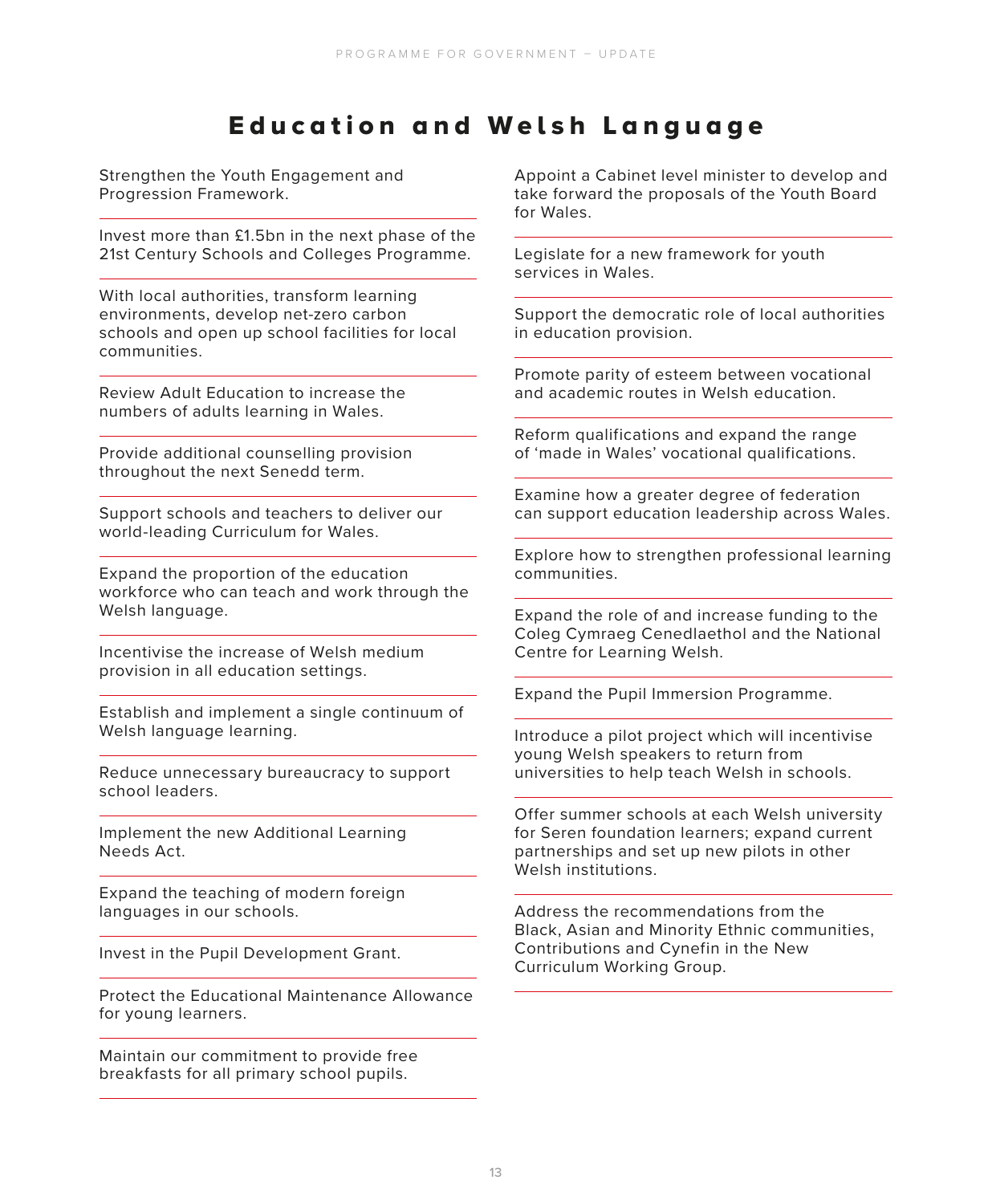## **Finance and Local Government**

Not take more in Welsh rates of income tax from Welsh families for at least as long as the economic impact of coronavirus lasts.

Develop further effective tax, planning and housing measures to ensure the interests of local people are protected.

Strengthen the autonomy and effectiveness of local government to make them more successful in delivering services.

Reduce the administrative burden on local authorities.

Change the performance framework for local government to better enable innovation, transparency, and local ownership.

Explore how to set meaningful targets to increase Welsh based public sector procurement levels beginning with a detailed analysis of public sector supply chains.

Promote the purchasing of made-in-Wales products and services.

Explore how the establishment of a National School for Government might contribute to the principle of a One Wales Public Service.

Commission evidence to understand the prospects for devolved public finances and the future needs of Welsh public services.

Consider new ways to address any future funding gaps, grow our tax base and consider the funding implications of any recommendations from the Constitutional Commission.

## Social Justice

Expand the income maximisation work and the Single Advice Fund.

Explore the necessary infrastructure required to prepare for the devolution of the administration of welfare.

Progress the Fair Work Commission's recommendations.

Expand the 'Ask and Act' and 'Don't be a Bystander' training and awareness campaigns.

Establish an equalities legal service to provide support on unfair or discriminatory employment practices.

Incorporate the United Nations Convention for the Elimination of all forms of Discrimination against Women and the UN Convention on the Rights of Disabled People into Welsh law.

Address fully the recommendations from the Monuments and Street Names Audit.

Create a Race Disparity Unit alongside an Equality Data Unit to ensure an inclusive evidence base to inform decision making in government.

Ensure the justice elements of the Race Equality Action Plan are robust and address these matters with the police and the courts.

Expand our Access to Elected Office programme.